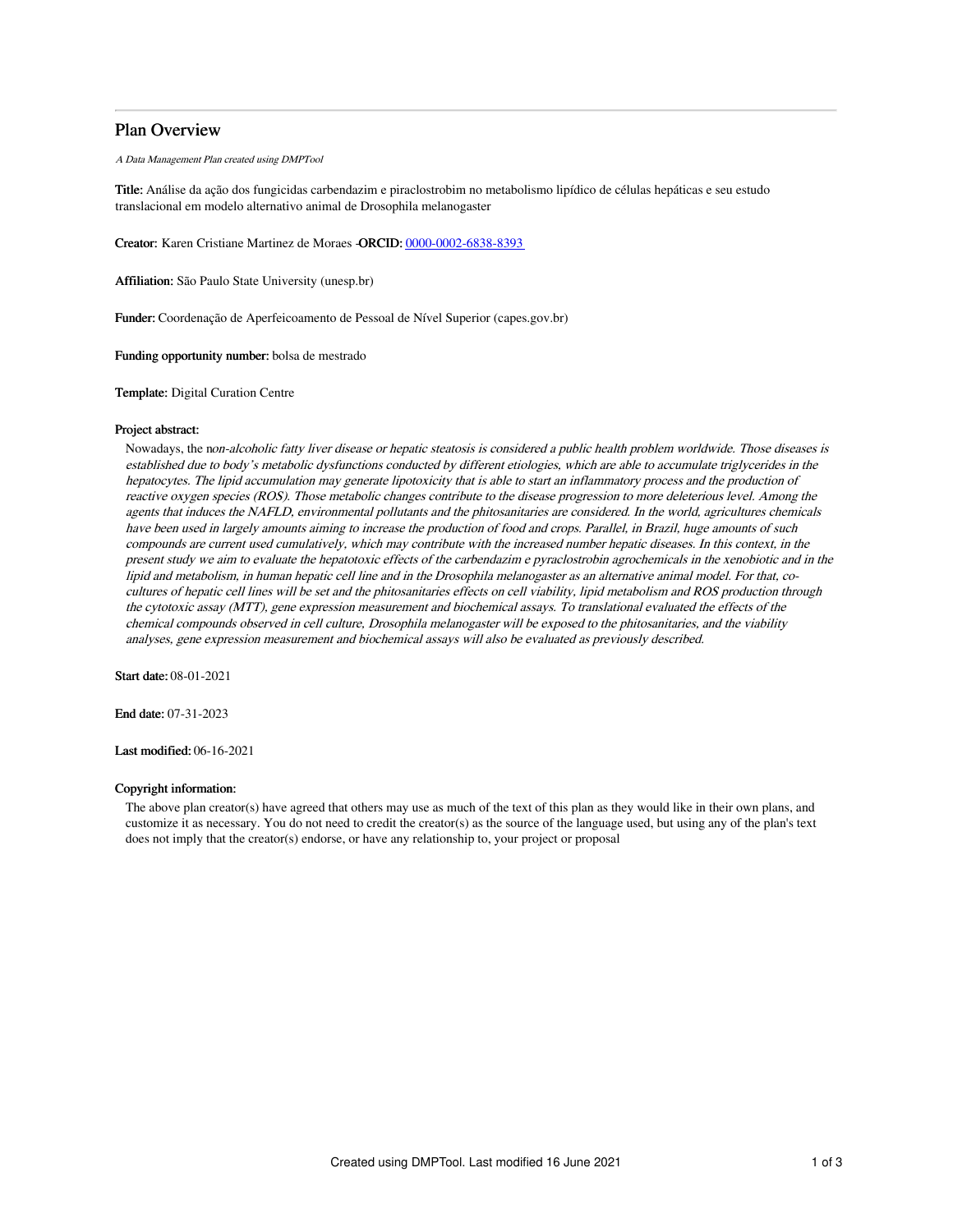# Análise da ação dos fungicidas carbendazim e piraclostrobim no metabolismo lipídico de células hepáticas e seu estudo translacional em modelo alternativo animal de Drosophila melanogaster

# Data Collection

### What data will you collect or create?

The data concerning the metabolic effect of the phitosanitaries carbendazim e pyraclostrobin in hepatic cell culture and in D. melanogaster, correlated with metabolic dysfunction will be analysed and organized in graphs, aiming to clarify their potential deleterious effect on the stablishment of the non-alcoholic fatty liver disease (NAFLD). All the data will be stored as tables and graphics (.doc or .xls format).

#### How will the data be collected or created?

Data will be collected by performing biological assays: celular, molecular and biochemical analyses, according to regular methodologies largely described in the literature. Negative and positive controls from each assay will be performed. In addition, the assays will be repeated at least 3 times Data will be stored allowing the identification of metabolic routes activated our model of hepatic diseases. Data will be personally stored to allow the understanding of metabolic pathways disrupted by the pesticides and they will be deposited at Unesp repository, as soon as published

# Documentation and Metadata

#### What documentation and metadata will accompany the data?

Tables, graphics, and figures will be made to ensure that everyone with access to the data, could read and interpreted it in the future. The statistical analyses will be performed Also, everyone could reach some missing information by requesting them to the PI of the project

### Ethics and Legal Compliance

#### How will you manage any ethical issues?

The present proposal of investigation are going to use icommercial human cell cline and Drosophila melanogaster, which do not need any approval from Ethics Committee. All the researchers of the laboratory will have access to the data.

### How will you manage copyright and Intellectual Property Rights (IP/IPR) issues?

Processed data will be freely available as long as they are produced. Raw data will be released after the publication of the results as articles, reports or 2 years after the end of the project.

# Storage and Backup

#### How will the data be stored and backed up during the research?

During the developement of the project, data will be stored in personal computers and rigid disks, with virtual backups as google drive , for example.

#### How will you manage access and security?

All the laboratory researchers have access to the raw data stored in the hard drive and in the storage clouds. However, to have access to this, the researchers need to ask for the responsible for the project. Also, the data is secure by stronger passwords with only the PIs will have this information

# Selection and Preservation

#### Which data are of long-term value and should be retained, shared, and/or preserved?

The data will be shared through the academic community in scientific papers. In addition, researchers who request access to the data will need to formally request this access for the responsible researcher of the project and the identity of the subjects will be warranty.

# What is the long-term preservation plan for the dataset?

Data will be made available for how long the institutional repository exists.

# Data Sharing

#### How will you share the data?

The data will be available at any time upon a formal request with the responsible for the project. Also, we intended to share the raw data via a repository to facilitate.